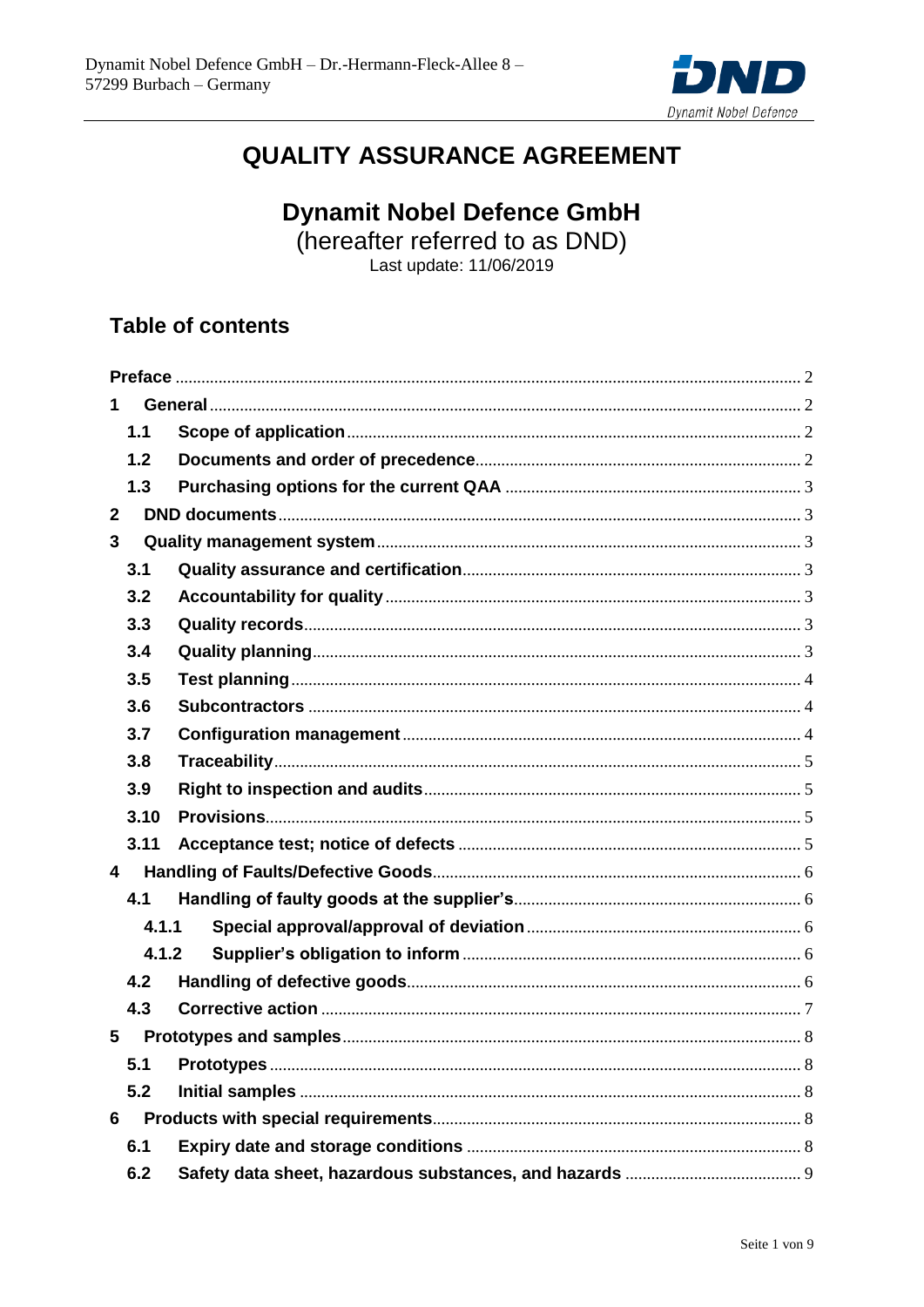

## <span id="page-1-0"></span>**Preface**

The quality of DND-manufactured products not only greatly depends on the quality of the supplier-made products, but is also a direct result of this.

In order to supply its customers with a fault-free product, DND has developed a zero defects strategy which also extends to its suppliers in the process chain.

DND therefore expects all goods ordered from the supplier to be supplied in a fault-free condition. Faults due to a delivery of defective goods from the supplier, which subsequently affect the product's start-up phase, are unacceptable. In this respect, the supplier is expected to take into account all measures required to achieve this in the offer (e.g. additional testing during the start of production until achievement of a stable process can be demonstrated). The supplier is also to maintain a system for quality control of the goods during production, including incoming goods inspection and corresponding documentation of the test results. A more detailed definition of the quality management system required of the supplier is set out in this QAA.

### **The QAA is therefore to be considered an integral part of each and every DND order/contract in addition to the other order/contract documents and is not to be understood merely as General Terms and Conditions.**

Furthermore, DND requests that its suppliers provide voluntary notification of any optimisation potential and possible forms of improvement in terms of the goods to be supplied and the process to be observed.

## <span id="page-1-1"></span>**1 General**

## <span id="page-1-2"></span>**1.1 Scope of application**

The terms and conditions defined in this document shall apply to all goods and services ordered by DND as a matter of principle.

The exceptions are standard and catalogue parts, and industrial standard products.

The implementation and observance of these terms and conditions are an essential basis for proper fulfilment of the order/contract.

Other specific requirements of the goods are set out in the documents accompanying the order/contract.

## <span id="page-1-3"></span>**1.2 Documents and order of precedence**

If contradictions and/or ambiguities and/or overlaps arise from the documents in the context of a contract or order, the following order of precedence shall apply:

- 1. Contract/order between the supplier and DND
- 2. Delivery specifications\*
- 3. Parts lists\*
- 4. Drawings\*
- 5. Project or order-related stipulations\*
- 6. QAA (this document)

(\*This shall apply only if the cited document is enclosed in the order/contract.)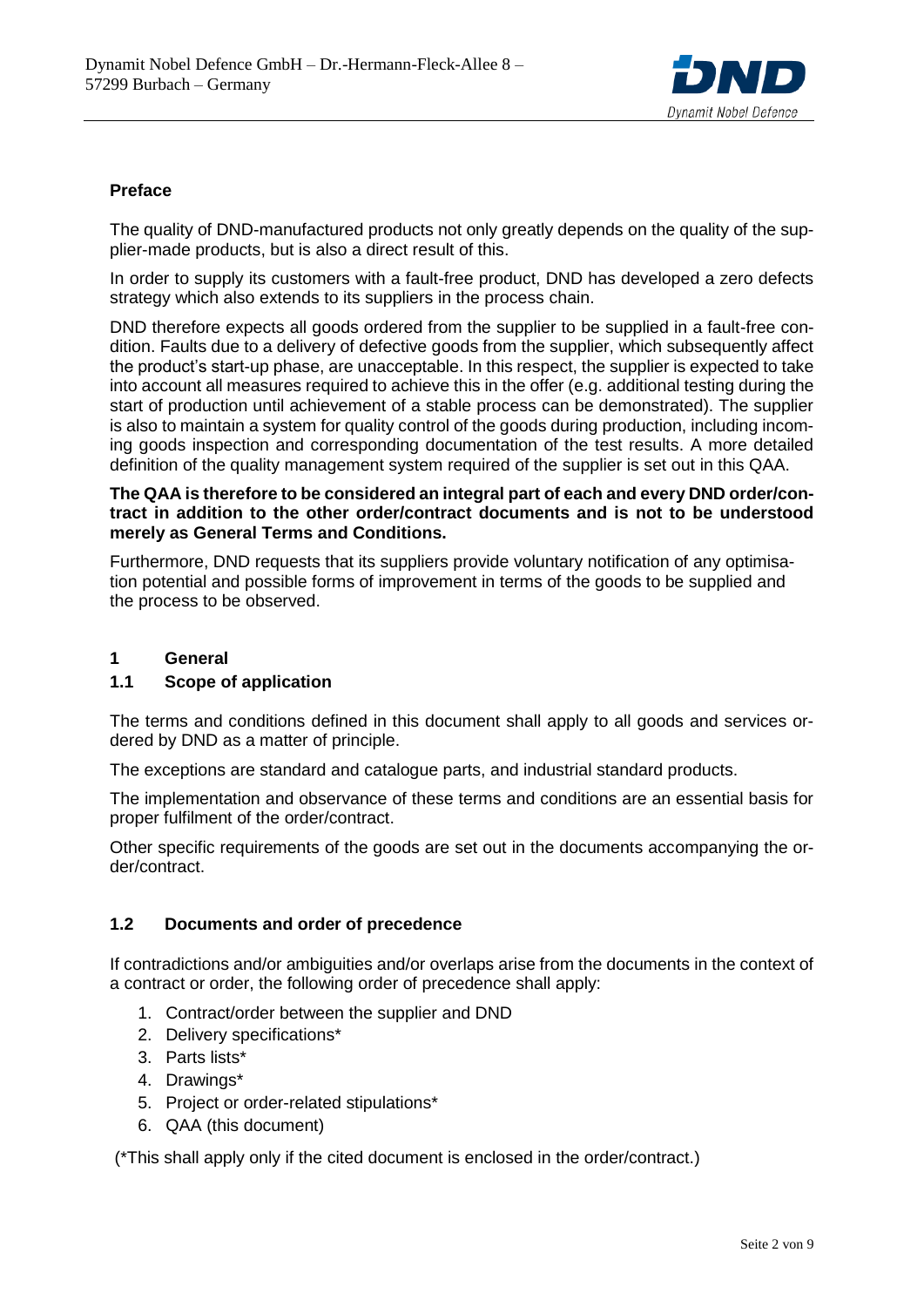

## <span id="page-2-0"></span>**1.3 Purchasing options for the current QAA**

The current QAA can be purchased online on the DND website www.dn-defence.com. Or contact DND.

## <span id="page-2-1"></span>**2 DND documents**

The Supplier shall be obliged to check all of the documents enclosed with the order/contract for completeness upon receipt. If the supplier claims incompleteness, DND shall provide the missing documents immediately.

Furthermore, the supplier is to check whether the delivery specifications, parts lists, drawings, project and order-related stipulations are evidently faulty, unclear, or contradictory in as far as this concerns the enclosed documents. If the supplier notices this is the case, DND is to be informed immediately.

## <span id="page-2-2"></span>**3 Quality management system**

## <span id="page-2-3"></span>**3.1 Quality assurance and certification**

By accepting the order/contract the supplier shall be obliged to DND to implement the zero defects strategy. In order to fulfil this strategy effectively the supplier must implement an effective quality management sys- tem (QMS) in-company which will ensure that the goods it supplies to DND is of a consistently high, verified quality.

The supplier's QMS must be certified to DIN EN ISO 9001 or a comparable standard. DND is entitled to view the supplier's QM Manual upon request.

Individual agreements will be made with suppliers who have no relevant certification.

## <span id="page-2-4"></span>**3.2 Accountability for quality**

The supplier is fundamentally responsible for the quality of the goods and fulfilment of their characteristics as specified in the order/contract.

#### <span id="page-2-5"></span>**3.3 Quality records**

The supplier shall document the implementation and fulfilment of the characteristics of the goods as specified in the order/contract by means of quality records. The supplier shall be responsible for ensuring that the quality controls specified in the order/contract have actually taken place and that the results of all these have been continuously documented (interim inspections during production and final inspections prior to delivery). DND has the right to view these quality records. Upon request, the supplier is to provide DND with a copy.

Unless otherwise specified, the retention period for technical quality records shall be a minimum of 12 years as of delivery.

## <span id="page-2-6"></span>**3.4 Quality planning**

The supplier is to undertake appropriate quality planning to ensure that the required zero defects strategy is consistently implemented. The quality planning is to define the objectives of quality management, the quality requirements of the goods, and the application of quality management factors.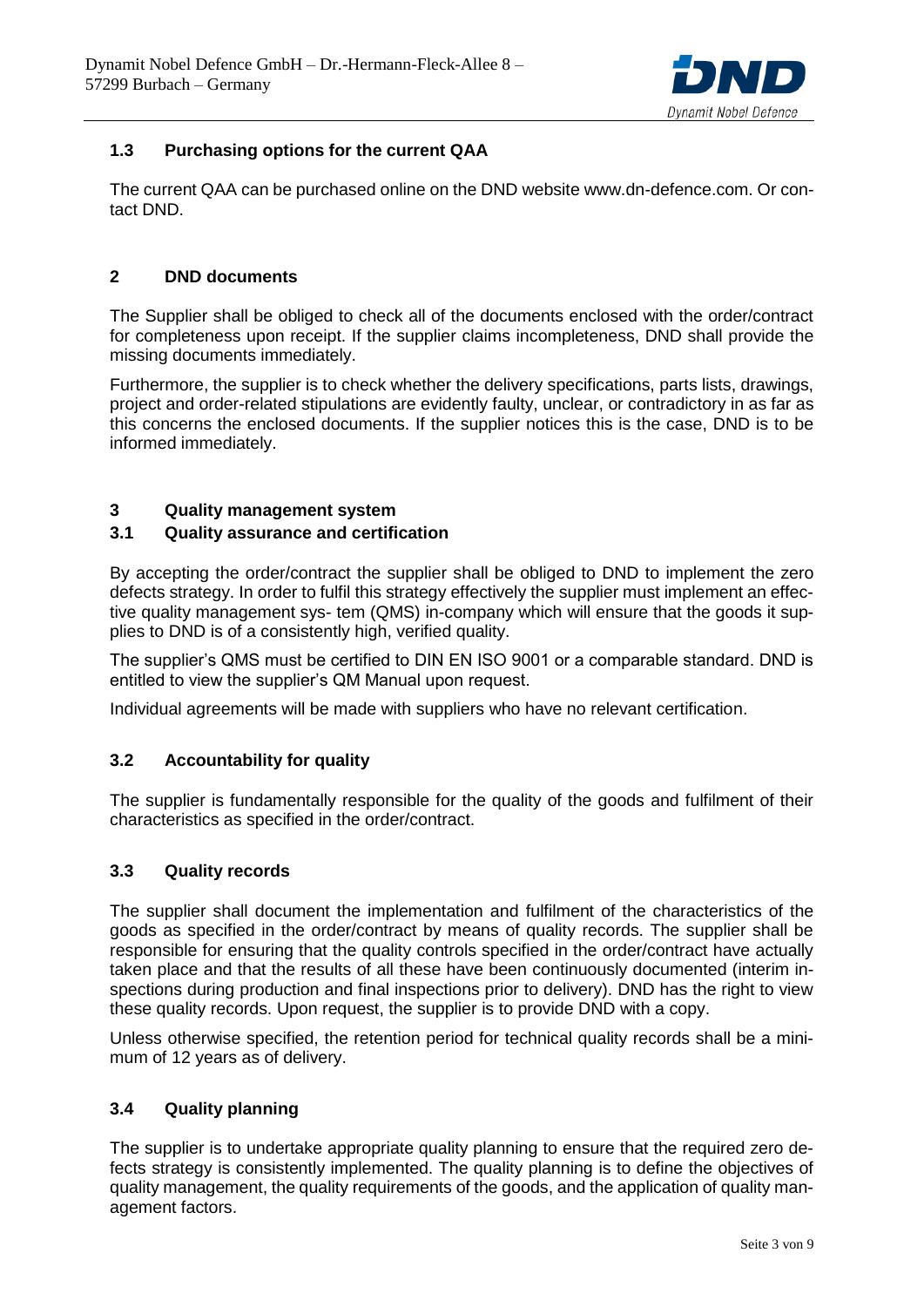

The measures taken must ensure that the quality requirements are defined and met in all phases of develop- ment and manufacture, including material procurement.

## <span id="page-3-0"></span>**3.5 Test planning**

The supplier shall create the test specifications in relation to the requirements of the goods and based on its own analyses. They shall include specifications regarding:

- Test criteria
- **•** Tolerances
- Scope of testing
- Test equipment
- Test conditions
- $\bullet$  Etc.

The test specifications are to be provided upon request for viewing.

If requested in the order/contract and/or accompanying documents, the test specifications are to be dis- cussed with and approved by DND.

#### <span id="page-3-1"></span>**3.6 Subcontractors**

If the supplier procures production or test equipment, software, services, material or other initial supplies from subcontractors for manufacturing or the quality assurance of goods, the supplier shall include them in its QMS in accordance with this Agreement, or ensure the quality of initial supplies by taking the appropriate measures.

DND may request evidence from the supplier that substantiates its full confidence in the constant efficacy of the QMS applied by its subcontractors. The supplier shall be solely responsible for the quality provided by subcontractors.

The supplier maintains a process for prevention of counterfeit parts or materials. If counterfeit parts or materials have been detected, DND must be informed of that by written ways within 5 days from the detection.

If in the course of the order/contract between DND and the supplier test plans and documentation are to be made, which are assumed into the contractual relationship between the supplier and subcontractor, the sup- plier shall be obliged to ensure that they are produced in line with the order requirements.

The supplier shall be liable for any fault of its subcontractor to the same extent as for its own.

## <span id="page-3-2"></span>**3.7 Configuration management**

Configuration management (CM) is a core process of an effective QMS, which provides for the traceability, identification and monitoring of any modifications to the goods being supplied by the supplier and its quality assurance measures.

To this end, the certified supplier is to maintain a system for CM.

The DIN ISO 10007 may be used as a guideline.

Any modifications or changes in the CM and therefore the goods being supplied and their quality are to be coordinated with DND beforehand as a matter of course. In all other respects, the provisions set out in Section 5.2 shall apply.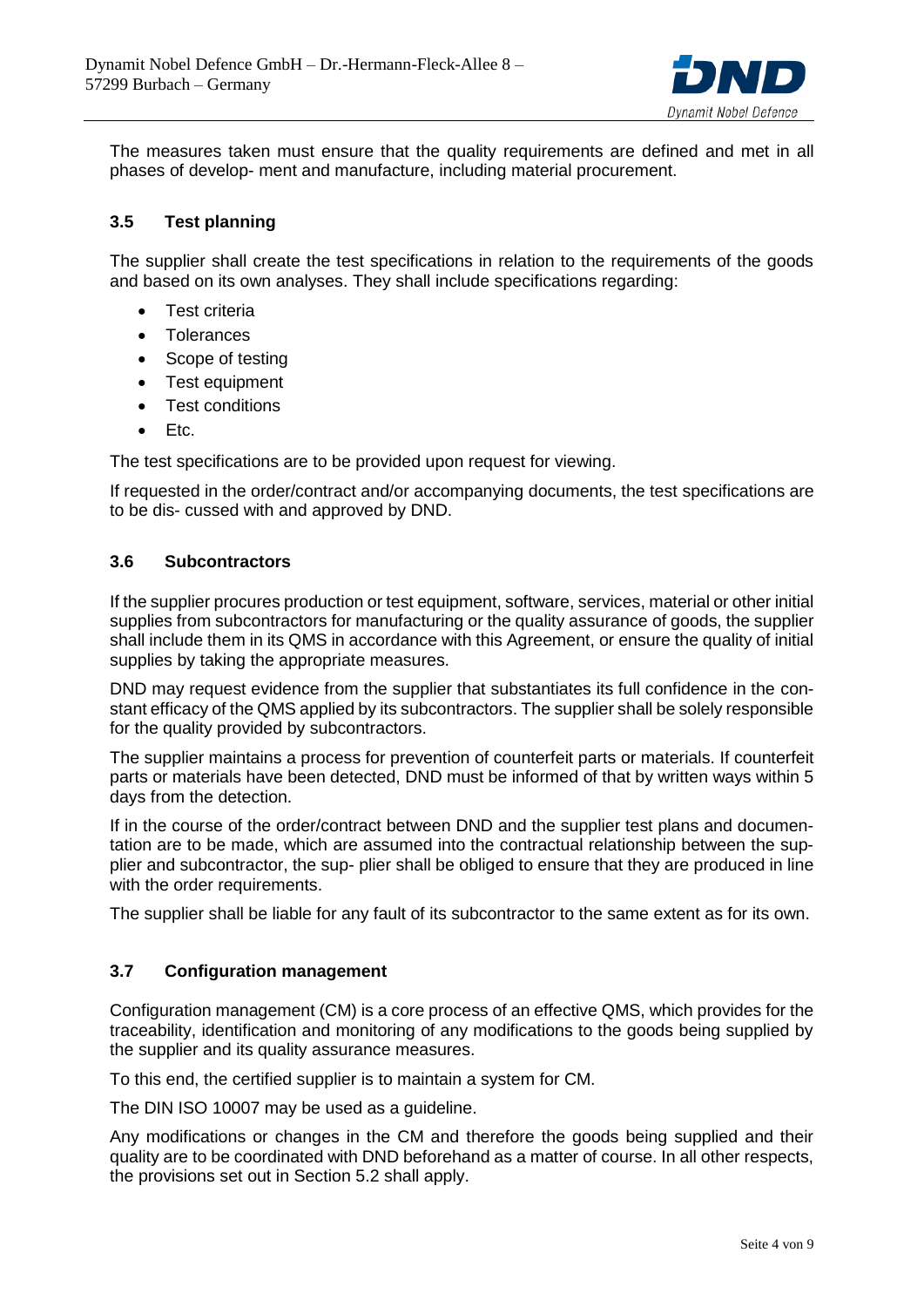

## <span id="page-4-0"></span>**3.8 Traceability**

The supplier shall ensure the traceability of the goods it supplies in accordance with DIN EN 9100 and DIN EN ISO 9001.

In the event of a fault being identified, traceability must be provided for that allows localisation of the faulty goods. The supplier shall provide DND with the data required for traceability.

The Supplier shall be obliged to provide identification of the goods in line with the regulations agreed with DND set out in the order/contract. The quality records/documentation of goods requiring serial numbers must indicate the serial numbers of these goods.

## <span id="page-4-1"></span>**3.9 Right to inspection and audits**

DND shall be entitled to verify at appropriate intervals that the agreements reached in this QAA have been upheld and to inspect the goods being supplied at the supplier's facilities throughout the entire manufacturing/supply process. In this respect, DND may also check the supplier's observance of quality assurance measures. The audit may be carried out as a system, process, or product audit and is to be duly agreed before the scheduled implementation. The supplier shall permit access to DND staff and/or those obliged to confidentiality and assigned who are not in direct competition with the supplier, or customers of DND, and competent authorities (e.g. official goods inspectors or pricing review authority); access shall be in observance of the applicable safety provisions.

DND is to take account of the non-disclosure of trade and business secrets in an appropriate manner.

In the event of quality issues arising from the deliveries and/or services of a subcontractor, the supplier has the option of arranging an audit at the subcontractor's in conjunction with DND at the latter's request.

If quality issues are determined for the goods being supplied and/or the supplier's QMS, DND will document these and inform the supplier accordingly ("Findings" and associated actions). Measures to stop the quality issues will be agreed with the supplier and are to be worked through within the agreed time periods set; completion is to be reported to DND automatically.

## <span id="page-4-2"></span>**3.10 Provisions**

The supplier shall inspect the items provided by DND immediately upon their delivery. If the supplier deter- mines any differences in quantities or notices that an item provided by DND has some other defect, it shall notify DND of this immediately and coordinate with DND the action to be taken.

If a provided item is later subject to loss, damage, or destruction, DND is to be informed of this in writing immediately upon discovery.

The supplier is prohibited from a pledge or transfer of ownership of the provisions by way of security. The supplier is to take all action necessary to release the items provided by DND from confiscation, seizure, or other orders or actions by a third party and notify DND immediately in this regard.

DND is the owner of the provisions unless otherwise specified. If the provisions are processed or transformed by the supplier, DND shall be the manufacturer in terms of Section 950 of the German Civil Code (BGB).

## <span id="page-4-3"></span>**3.11 Acceptance test; notice of defects**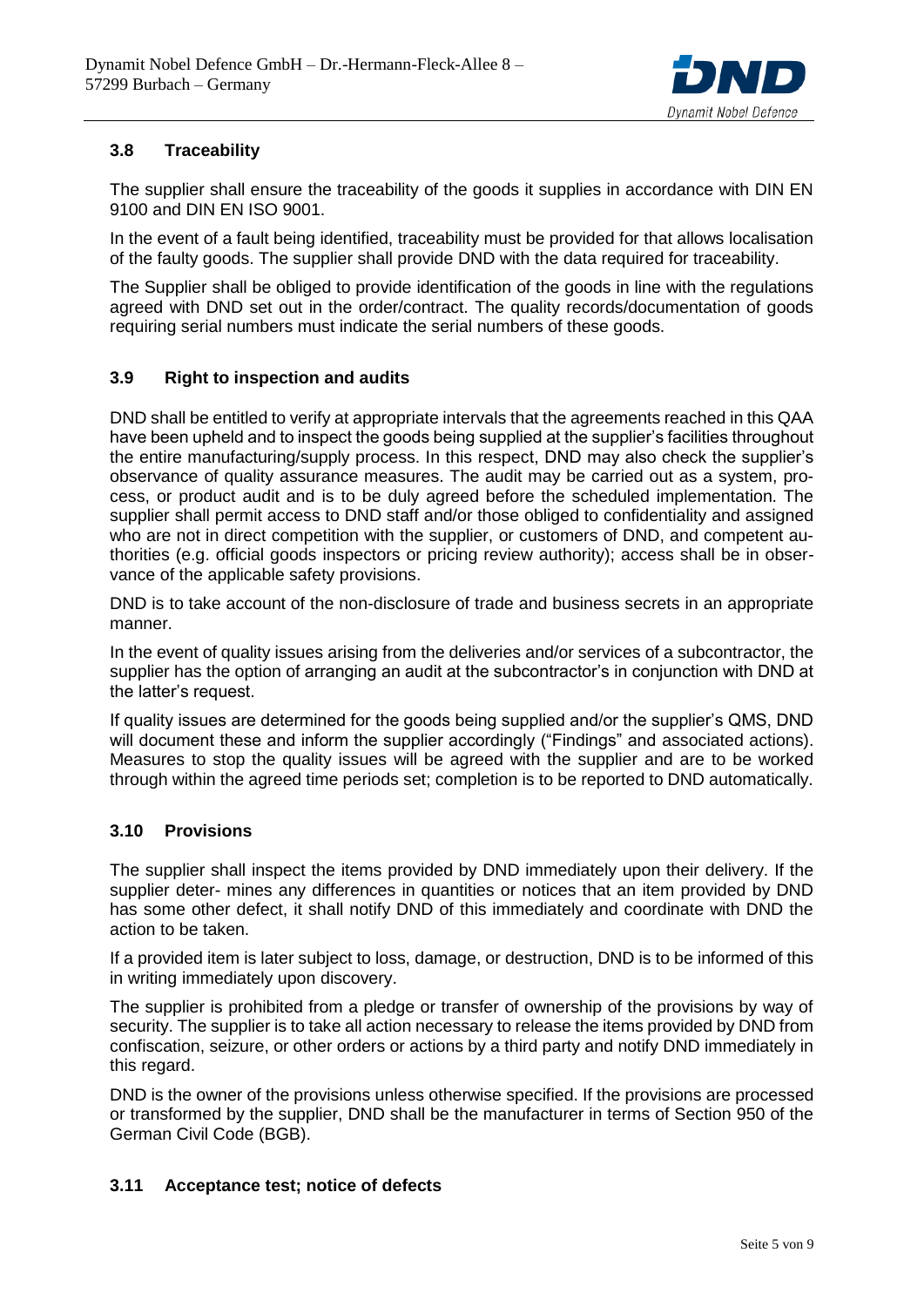

DND shall inspect the goods purchased from the supplier upon receipt for any deviations in quality and quantity.

If a defect becomes apparent during the incoming goods inspection and no further investigation is required for its identification, notification of this defect is to be given immediately.

If an investigation is required to identify a product defect, DND is to undertake this without delay, in as far as this is feasible in the normal course of business, and notification of a discovered defect is to be given immediately.

The notification of a defect is deemed timely if it is sent to the supplier within a period of 3 working days upon discovery of the defect.

## <span id="page-5-0"></span>**4 Handling of Faults/Defective Goods**

## <span id="page-5-1"></span>**4.1 Handling of faulty goods at the supplier's**

Any faulty goods identified at the supplier's premises are to be labelled, separated out, and not sent to DND by the supplier.

## <span id="page-5-2"></span>**4.1.1 Special approval/approval of deviation**

If there are deviations in the characteristics with regard to the requirements stated in the order/contract by DND (drawings, specifications, inspection specifications, etc.), a special approval/approval of deviation is to be requested from DND provided that the parties have agreed delivery is still to take place.

Goods that do not have the agreed characteristics are only to be supplied once the special approval/approval of deviation has been granted. The request for special approval/approval of deviation is to be submitted in good time to ensure the agreed delivery dates are not adversely affected.

Delivery notes and shipping containers (packaging) for these kinds of deliveries must be labelled accordingly with clear information indicating the authorised special approval/approval of deviation.

Copies of the special approval/approval of deviation are to be enclosed with the delivery documents.

The supplier is to pay DND a flat-rate general fee of EUR 100 to cover the administration costs related to the special approval/approval of deviation.

## <span id="page-5-3"></span>**4.1.2 Supplier's obligation to inform**

If the supplier is unable to rule out for sure that faulty goods have reached DND, it is to inform DND immediately in order to coordinate localisation of the scope of delivery concerned. The supplier shall provide DND with all the data required for traceability.

## <span id="page-5-4"></span>**4.2 Handling of defective goods**

Upon identifying defective goods at the DND site, DND will decide on how to handle the goods/lots concerned. The decision may incorporate one of the following measures:

 Reworking: immediate return of the entire delivery/goods concerned to the supplier for analysis (if applicable, with DND) and their rework (in consultation with DND). Immediately upon receipt of the returned goods, the supplier shall state a binding date for the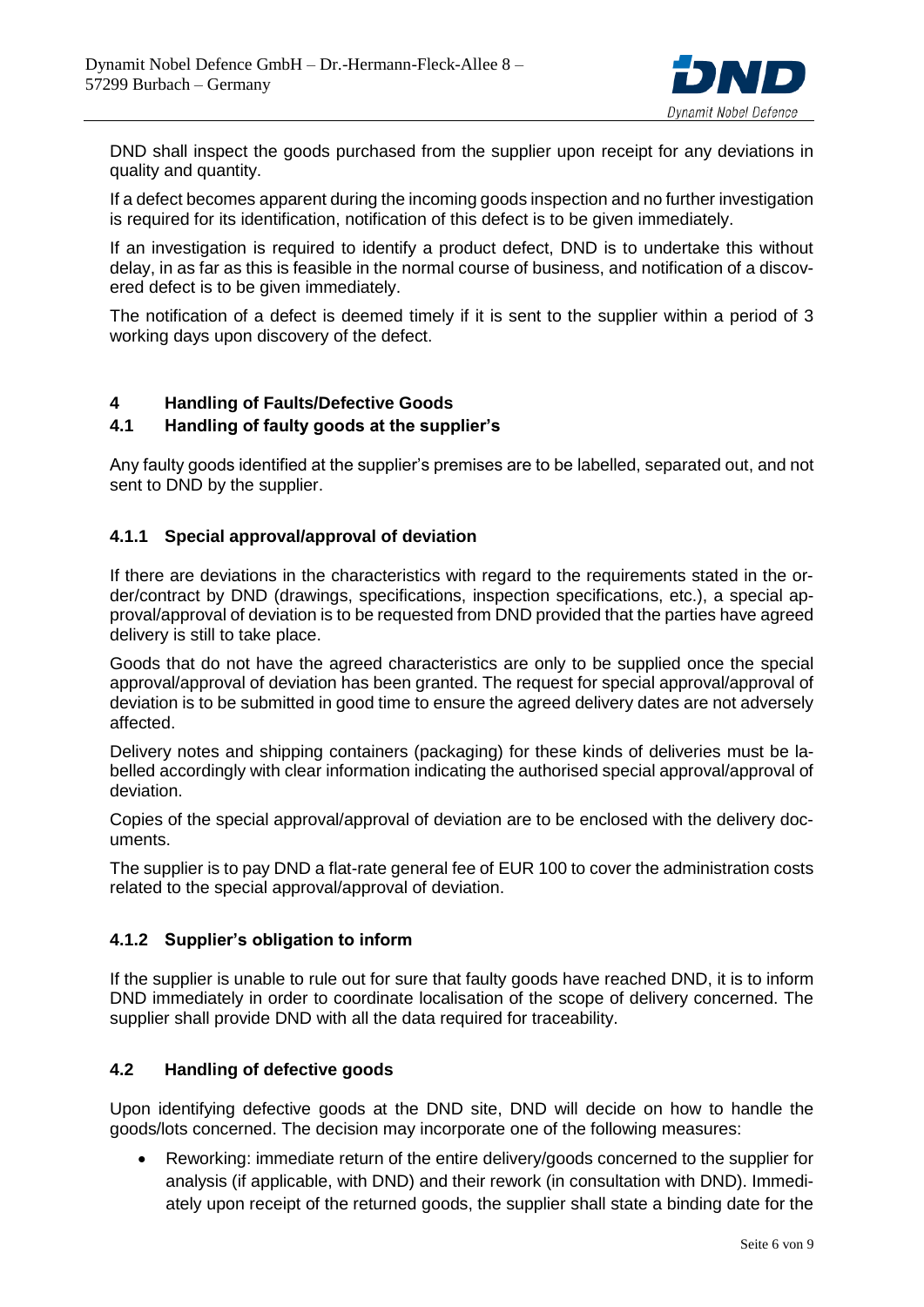

redelivery of the goods/lots concerned. Reworking may also take place at the DND site.

- Subsequent delivery: immediate return of the entire delivery/goods concerned to the supplier and replacement delivery to DND. Immediately upon receipt of the notice of complaint, the supplier shall state a binding date for the subsequent delivery of the goods/lots concerned.
- Rework by DND: DND is authorised to rework the defective goods/lots itself, if it cannot be expected to grant a period of grace, or not conclusively for instance on account of imminent production downtime or an imminent delay in DND's delivery to the end customer. DND will coordinate this rework with the supplier and provide a rough cost estimate.
- The supplier shall bear all expenses associated with the identification and rectification of defects even if the expenses are incurred by DND. DND may charge the supplier a flat-rate general fee to cover the administration costs related to this in accordance with the DND guideline "Rates for the identification and rectification of any defects". Moreover, DND shall be entitled to request payment of other expenses from the supplier incurred in relation to the identification and rectification of any defects, in particular, inspection costs, removal and installation costs, labour and material costs, as well as transportation costs and any other costs for the return of faulty parts and the delivery of non-defective parts.

This shall also apply if the costs increase as a result of the goods having been moved to a different location than the place of performance.

The supplier shall reserve the right to demonstrate no costs or substantially lower costs have been incurred, especially in accordance with the "Rates for the identification and rectification of any defects" guidelines.

DND shall also reserve the right to assert claims for damages.

## <span id="page-6-0"></span>**4.3 Corrective action**

Following every complaint/notification of defects by DND, the supplier shall investigate the cause of fault. The cause of fault and the courses of action derived from this to eliminate and prevent the fault occurring, and their efficacy at ruling out recurrence of the fault, are to be submitted to DND within 3 weeks or any other agreed period following receipt of the complaint/notification of defects. The corrective and preventative action must be appropriate for all faulty goods.

The measures taken are to eliminate and remedy the reported defects. DND shall reserve the right to reject the remedial action and request new or different measures to be taken. The "Staff instruction" measure is not generally accepted as the only course of action.

The supplier is to document the corrective action taken. An 8D report can be used for documentation purposes. Documentation shall be submitted following execution of each and every measure described below.

Immediate action:

The supplier is to get in touch with DND within 3 working days of receipt of the complaint or notification of defects regarding intended action. In particular, the supplier is to inform DND of the immediate action taken to limit further faults/defects.

Permanent corrective action: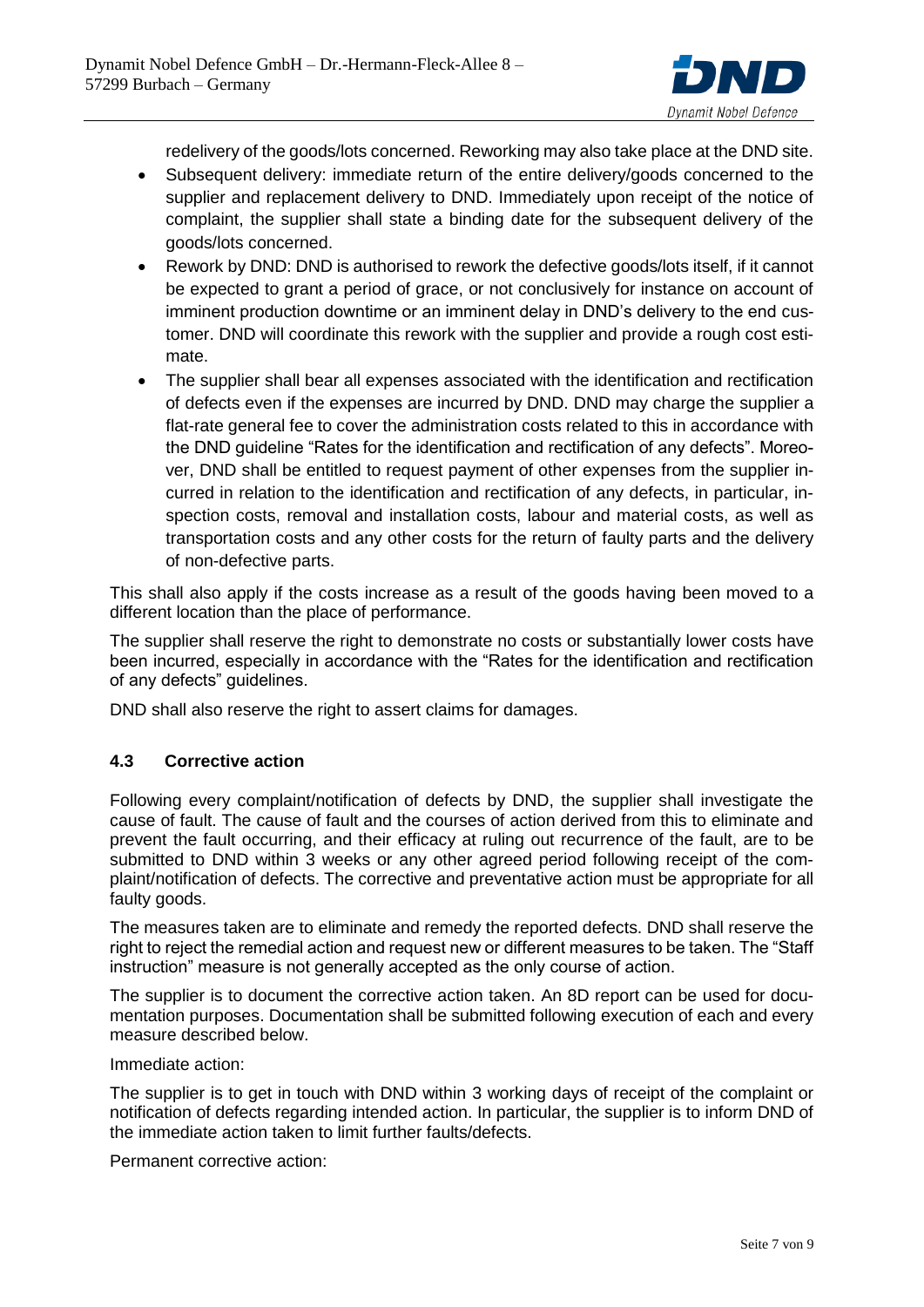

The supplier is to analyse the probable causes of fault within 3 weeks of receipt of the complaint or notification of defects; based on this, the supplier is to identify suitable action to rectify these, and check that this action is effective. The suitable measures established are then to be implemented in the supplier's production processes.

Corrective/preventative action concluded:

The supplier is to conclude any corrective/preventative action within 6 weeks or any other agreed period following receipt of the complaint or notification of defects. The causes of fault are to have been rectified at the supplier's site and subsequent performance rendered. The supplier has additionally taken preventative action to ensure that the same or similar faults/defects will never recur in future.

## <span id="page-7-0"></span>**5 Prototypes and samples**

## <span id="page-7-1"></span>**5.1 Prototypes**

Prototypes and initial samples are parts that are not manufactured in serial production or similar conditions. The supplier shall coordinate the manufacturing and test conditions for the product and process characteristics with DND. The test results are to be documented and made available to DND upon request. The use of materials other than those specified or expressly agreed shall require the prior written consent of DND. Prototypes/initial samples are to be labelled as such for delivery.

Pilot plant production always means prototype production.

## <span id="page-7-2"></span>**5.2 Initial samples**

Initial samples are those samples which are manufactured using tools provided for serial production and processes in series production conditions or similar and which correspond with the subsequent series production in terms of dimensions, materials, material properties and functions.

For initial samples special requirements are applied which are defined in the guideline "Initial samples". Within this guideline it is defined at which occasion and to what extend initial sampling procedures are conducted.

If deviations are determined in the initial sample testing of the product and/or documents, the supplier is to request a special approval/approval of deviation.

In the event of deviations, action is to be taken to ensure the fault is prevented from reoccurring in series production.

If an initial sample test is not possible at the start of production (e.g. series production facilities are not available yet; prototypes or small batches), or DND has expressly waived this is in writing, the supplier is to increase the level of testing accuracy in consultation with DND to ensure compliance with the drawing.

## <span id="page-7-3"></span>**6 Products with special requirements**

## <span id="page-7-4"></span>**6.1 Expiry date and storage conditions**

The supplier is to indicate the expiry date and storage conditions on the goods and/or packaging. If the date of manufacture is specified on the product and/or packaging instead of the expiry date, the entire shelf life period is also to be indicated. An appropriate key is to be provided for encoded data.